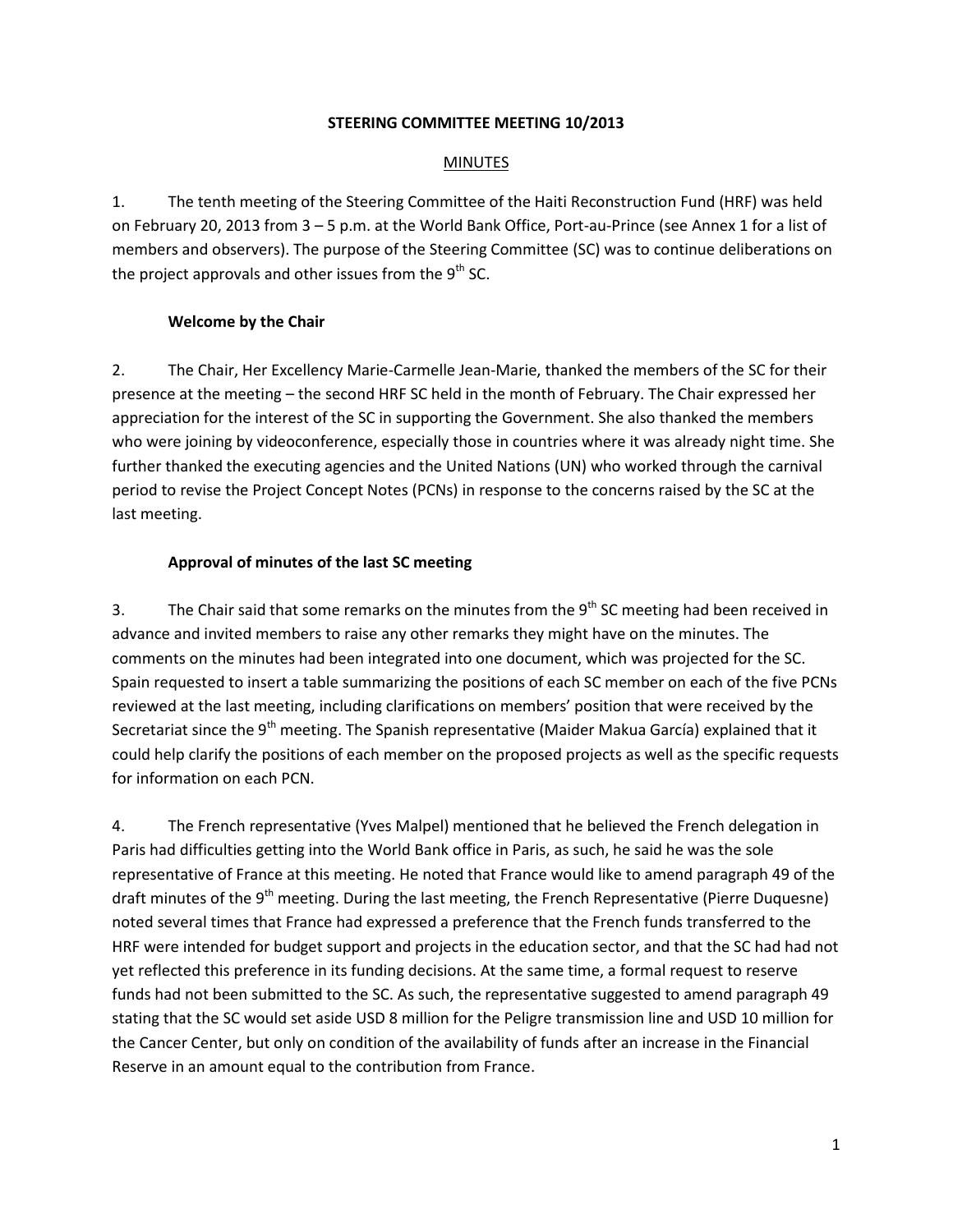5. The Chair noted France's position puts into question the funding decisions of the previous meeting and asked the HRF Manager for guidance on a way forward. The HRF Manager suggested the SC discuss the situation identified by France and the impact on the interpretation of what was decided at the previous meeting and amend what needs to be written in the draft minutes accordingly, for approval at this meeting. The Chair suggested continuing to review the draft minutes, approve them and consider the new proposal by France.

6. The Chair asked to see the draft minutes including all proposed changes so the SC could approve it. The HRF Manager asked the SC if the table proposed by Spain properly reflects the positions of each donor around the table. France responded that their position could be clarified. France has an obligation to request the SC set aside funds in the Financial Reserve for budget support and education. Once this was reflected, France would not oppose the cancer center or job creation projects. The HRF Manager suggested reflecting France's position in a revised Table 1, below, that would be included in the SCapproved minutes of the  $9<sup>th</sup>$  Steering Committee meeting.

|                     | <b>Brazil</b> | Canada         | Spain         | <b>US</b>      | France <sup>1</sup> | Japan | Norway        |
|---------------------|---------------|----------------|---------------|----------------|---------------------|-------|---------------|
| <b>Job Creation</b> | Will go with  | Postpone       | Postpone      | Postpone       | Yes                 |       | Postpone      |
|                     | the           | decision       | decision      | decision       |                     |       | decision      |
|                     | consensus     |                |               |                |                     |       |               |
| Radiotherapy        | Yes           | Yes            | Postpone      | Yes            | Yes                 | Yes   | Yes           |
| Center              |               |                | decision      |                |                     |       |               |
| <b>Mirebalais</b>   | Will go with  | Postpone       | Postpone      | Postpone       | Yes                 | Yes   | Yes           |
| Hospital            | the           | decision       | decision      | decision       |                     |       |               |
|                     | consensus     |                |               |                |                     |       |               |
| Peligre-PaP         | Postpone      | Postpone       | Postpone      | Yes, but       | Yes                 |       | Yes, but need |
| <b>Transmission</b> | decision      | decision until | decision. The | postpone       |                     |       | to update     |
| Line                |               | study to       | request       | decision until |                     |       | information   |
|                     |               | determine cost | should be     | total cost is  |                     |       | based on      |
|                     |               | is completed   | presented     | presented      |                     |       | financial     |
|                     |               |                | again once    |                |                     |       | needs         |
|                     |               |                | the exact     |                |                     |       |               |
|                     |               |                | costs are     |                |                     |       |               |
|                     |               |                | known         |                |                     |       |               |
| Canaan-             | Will go with  | Yes            | Yes           | Postpone       | Yes                 |       | Yes           |
| <b>Jerusalem</b>    | the           |                |               | decision       |                     |       |               |
|                     | consensus     |                |               |                |                     |       |               |

| Table 1: Position of each SC Member on the five PCNs presented at SC9 (as amended) |  |  |
|------------------------------------------------------------------------------------|--|--|
|                                                                                    |  |  |

The HRF Manager asked the French representative to repeat his proposed change to paragraph 49 of the minutes of the  $9<sup>th</sup>$  SC. The French representative restated France's desired change as follows:

**DECISION**: The SC decided to set aside USD 8 million for the Peligre transmission line and USD 10 million for the Cancer Center, *depending on the availability of funds once the French remarks [on the reserve] have been taken into account.*

 $\overline{\phantom{a}}$ 

 $1$  After SC approval to increase the Financial Reserve by an amount equal to the total contributions from France (USD 32.28 million). Applicable to France's positions on each proposed project.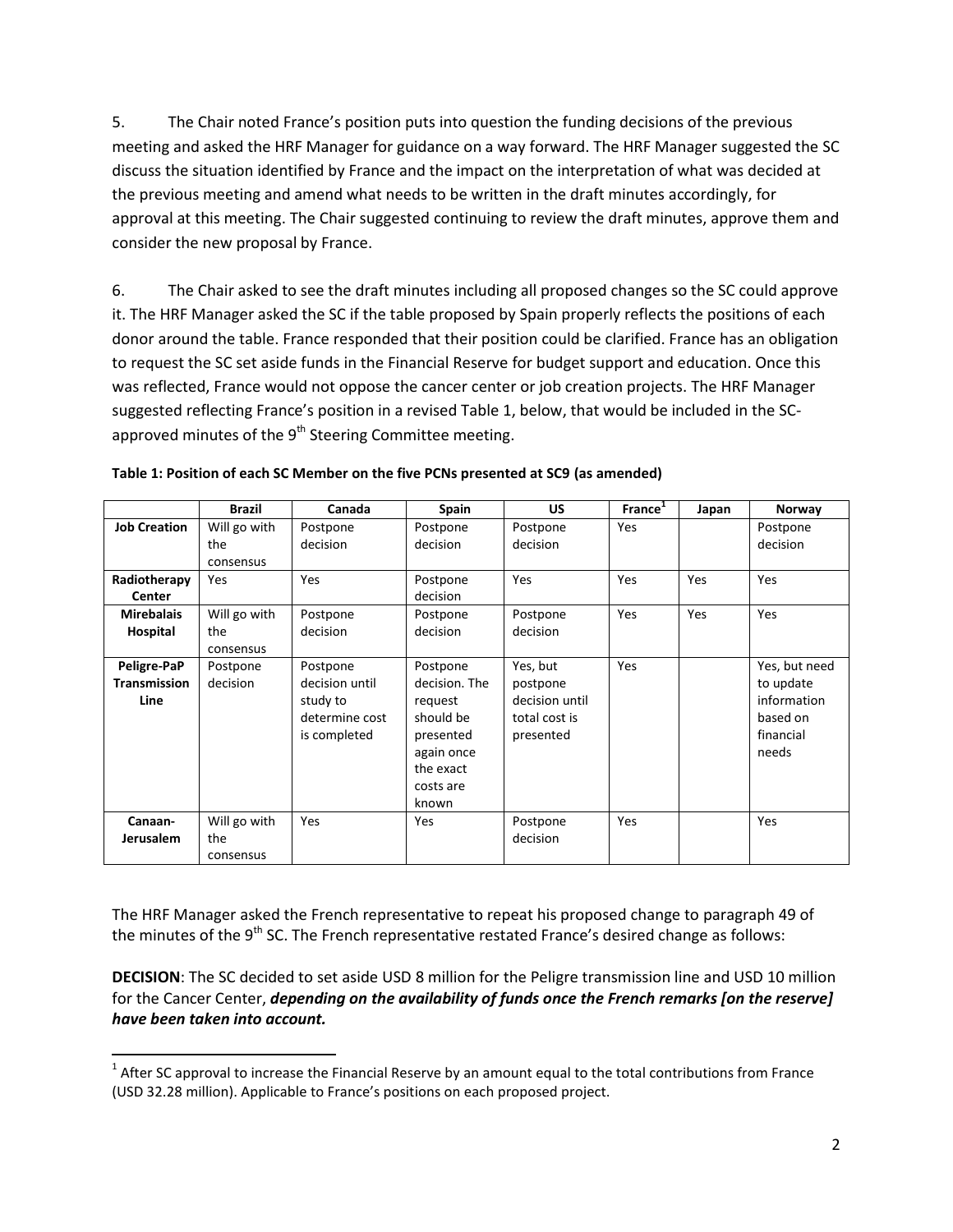There were no further comments and the minutes of the  $9<sup>th</sup>$  SC were adopted, as amended reflecting the inclusion of the revised Table 1 above.

# **Approval of the agenda of the 10th SC meeting**

7. The HRF Manager noted that he had received some comments on the agenda of the meeting from France and Norway and had as such changed the agenda to start with a presentation on the funds remaining in the HRF and the French request to create a reserve to reflect its contribution to the Fund. Then, the agenda would move on to consider the funding requests deferred from the last meeting. For this, there were representatives of the UCLBP, MSPP and UNDP to present updates to their project proposals since the last SC meeting. Finally, the agenda would end on a discussion about the future of the HRF and a possible benefit concert. The US representative (Tom Adams) wanted to add another agenda item that the US would want to propose a vote on the USD 5 million (outstanding) for an energy project. The HRF Manager suggested that the SC discuss this following the vote on France's request to put their funds in reserve. The agenda was then adopted by the SC meeting.

# **Status of Finances**

8. The HRF Manager reported that, with the SC decision to revisit the decisions of the  $9<sup>th</sup>$  meeting, the financial situation was unchanged from the last meeting; the HRF Financial Status Report from the trustee shows USD 36.95 million available to allocate.

9. The Chair then invited France to put forward its request to increase the Financial Reserve by USD 32.28 million, equivalent to the full amount of its contribution to the HRF to date. The French representative then reiterated France's preference that the SC allocate USD 28.57 million for general budget support and USD 3.71 million for projects in the education sector. The Chair invited questions on France's request. The US representative asked whether the global budget support had restrictions on the money, or whether the money would be at the complete disposal of the Government of Haiti. The Chair took note of France's request and will need to determine with the HRF Secretariat how the Government could disburse this budget support. There were no objections to France's request. The Chair noted that this greatly reduces the funds available for the five PCNs proposed at the last meeting.

**DECISION:** To increase the Financial Reserve by USD 32.28 million, to a total of USD 99.78 million; and acknowledgement of France's preferences for use of funds for general budget support and projects in the education sector.

10. In response to a question from the UN representative (Sophie de Caen), the HRF Manager confirmed that, after the increase in the Financial Reserve, there now remains only USD 4.67 million available for allocation. The World Bank representative asked the Chair to provide a status update on whether the Government was preparing a budget support operation to be financed by the HRF. The Chair responded that the Government of Haiti (GOH) had decided to prepare the proposal for budget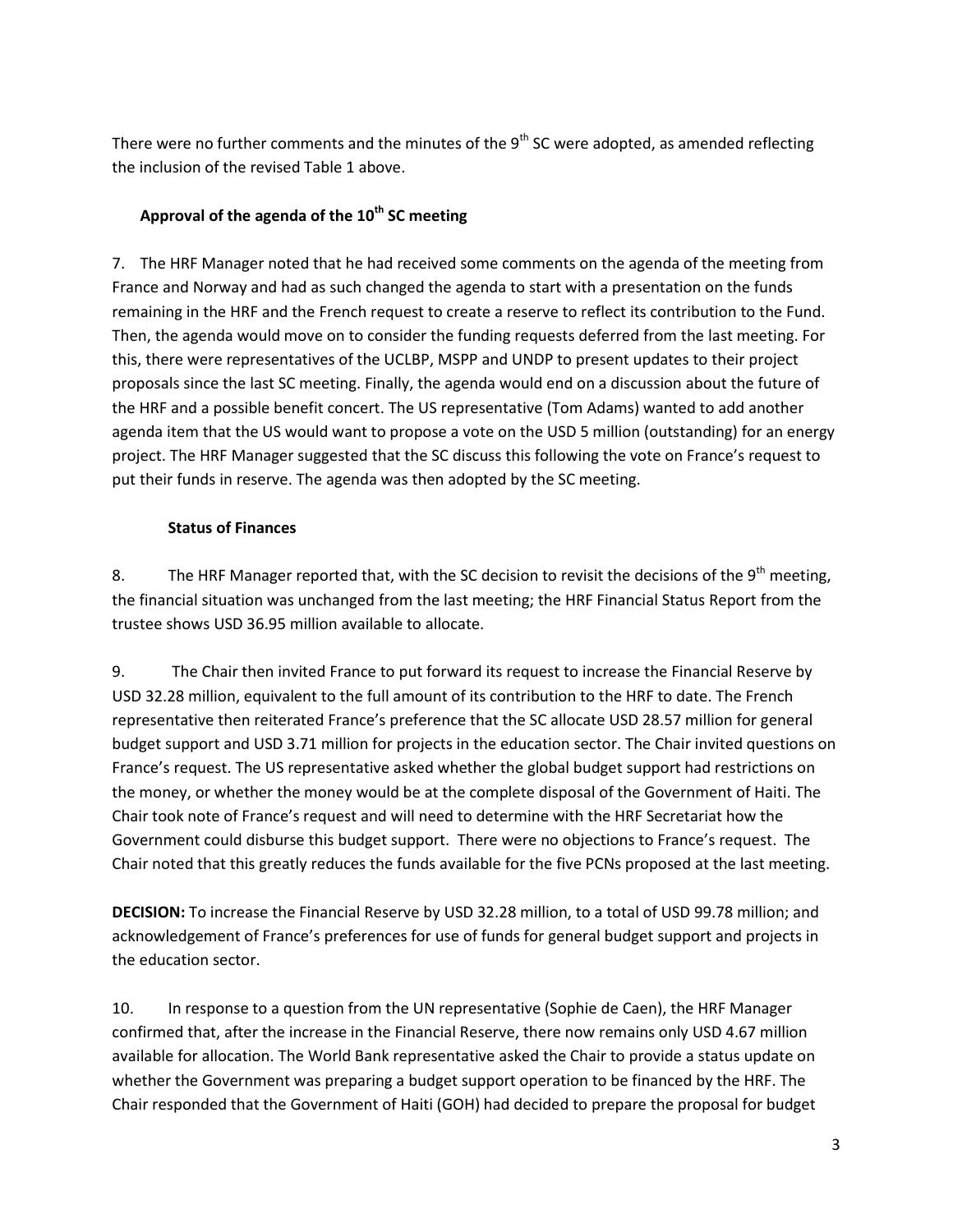support to be submitted to the World Bank for the budget support operation to be ready by March 2013, comprised of USD 20 million from the World Bank and USD 20 million from the HRF Financial Reserve. However, the GOH needs to discuss further with the World Bank to clarify whether the budget support would be postponed and on the utilization and availability of these resources. The World Bank representative said he would be in Haiti until Friday and could discuss with her.

11. The Chair reminded the SC that there were five project proposals for a total of USD 51 million but with a much reduced envelope of under USD 5 million, plus possibly an additional USD 5 million from the US. The HRF Manager asked the Chair about a possible financing of the five projects from the Government's budget. The Chair said that the US had worked on the possibility of using its funds for the Peligre Transmission line as it is an important investment related to the rehabilitation of the Peligre hydroelectric plant and electricity supply to the capital. As such, the Chair thanked the US for its proposal to support the use by the SC of USD 5 million to complement the financing of this project. In light of the funding shortfall, the Chair said she believed it was necessary to go around the table to see what other proposals could be presented for the financing for the projects presented at the last meeting, and link the discussion on the future of the five projects with the discussion on the future of the Fund itself.

- 12. The HRF Manager said that he saw four options for addressing the current situation.
	- 1. Mobilize more contributions to the HRF and flag these five projects are priority for any new funds received;
	- 2. Choose one project from the five proposals to be financed with the funds available;
	- 3. Reduce the amount of each project and start funding with the funds available, though this would be difficult for fixed-cost investments such as the Peligre Transmission line; and,
	- 4. Use the money in reserve for budget support operations by HRF Partner Entities to finance the five projects through the Government's budget.

13. The US representative said the last proposal makes the most sense. The problem is not necessarily a lack of funds, but that preferences had been expressed to use the funds for budget support, and yet the budget support could be used to support some of these projects.

14. The Spanish representative asked the Chair for more explanation on the how the GOH would support projects through the Government's budget. Would this apply only to the contributions preferenced for budget support, or other contributions? The representative reminded the Chair that the Spanish are launching their own budget support.

15. The Chair responded that some of their resources are fungible and when the GOH receives budget support, it only increases the amount of funds available for the State's budget. Certain projects, for example, the construction of the Radiotherapy center, figure in the investment budget for the next year (FY 2013/14). This applies also to support for the Mirebalais Hospital (HUM), which will be a budget line of the Ministry of Health (MSPP's) budget. As such, the GOH can consider these projects in the next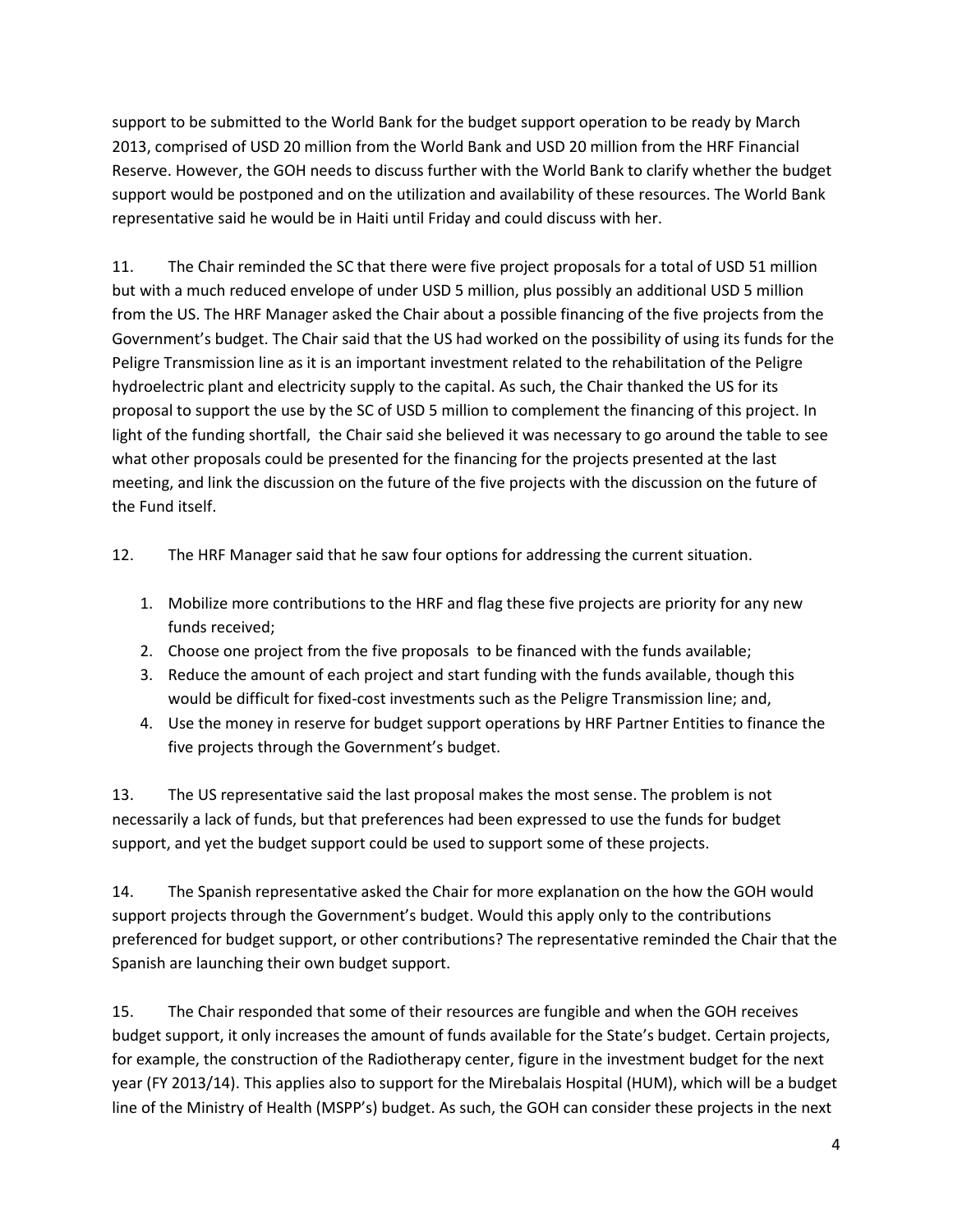budget they are elaborating since they know these resources are available [through budget support]. As such, the GOH can commit to financing these projects and include them into next year's budget. With regard to the Peligre Transmission Line, while EDH is not in the budget, there is a possibility to increase the annual subsidy for EDH (currently greater than 2.5 billion gourdes annually) to take into account the Peligre Transmission Line investment. As such, the GOH can already give the guarantee that the projects that were to be financed by the HRF would be financed through the next budget using the budget support from the HRF. The Chair asked the SC for the support for the use of budget support to eventually finance some of the priority projects proposed to the HRF SC. The SC was in agreement.

**DECISION:** The SC endorses the Chair's proposal to use budget support to finance some of the priority projects proposed to the HRF.

16. The French Representative remarked that with regard to the financing of the Transmission Line through the subsidy line to EDH in the budget, the public subsidization of EDH is a common concern expressed quite regularly. Thus, it might be useful to look for other sources of financing and to consider additional EDH subsidies as a last resort. The Chair acknowledged France's remark and welcomed other proposals of financing.

17. The Chair returned to the approval of France's request to use HRF funds for budget support and projects in the education sector. The Chair mentioned that there is an ongoing education project supervised by the IDB and asked the IDB representative (Peter Sollis) to say a few words. Mr. Sollis said that there is an ongoing IDB operation in the education sector. A project concept note had been submitted to the MPCE by the Ministry of Education and returned for additional clarification. The IDB will now work with the Ministry of Education to submit a revised PCN to the MPCE in order to be considered for HRF financing.

18. The Chair inquired as to when the USD 5 million contribution payment from the US would be available. The US representative said it would transfer this outstanding amount to the Trustee and request the SC to increase the Financial Reserve by an equivalent amount (added to the USD 7.5 million already placed in reserve, for a total of USD 12.5 million available for an energy project). The HRF Manager clarified that the USD 7.5 million currently in reserve is intended for targeted budget support and as such the SC would need to agree that these funds could be allocated for a different purpose (i.e. energy). Secondly, he confirmed that increasing the Financial Reserve by USD 5 million would be a separate request and SC decision. Then the HRF Manager asked if this project would be the Peligre Transmission Line. The US representative said probably but it would depend on the estimated cost of the Peligre Transmission Line project. The Trustee representative (Jonathan Caldicott) clarified that the SC can make funding decisions, including allocation to the Financial Reserve, only to the extent that funds are available in the HRF Trust Fund; this would exclude the outstanding USD 5 million payment from the US as it has not yet been received. The US indicated it could agree to use UDS 7.5 million from the Financial Reserve, currently intended for targeted budget support, for a project in the energy sector. The French representative asked whether the SC could already vote on the allocation of the outstanding USD 5 million payment that has not yet been disbursed to the Trustee. The Trustee responded that the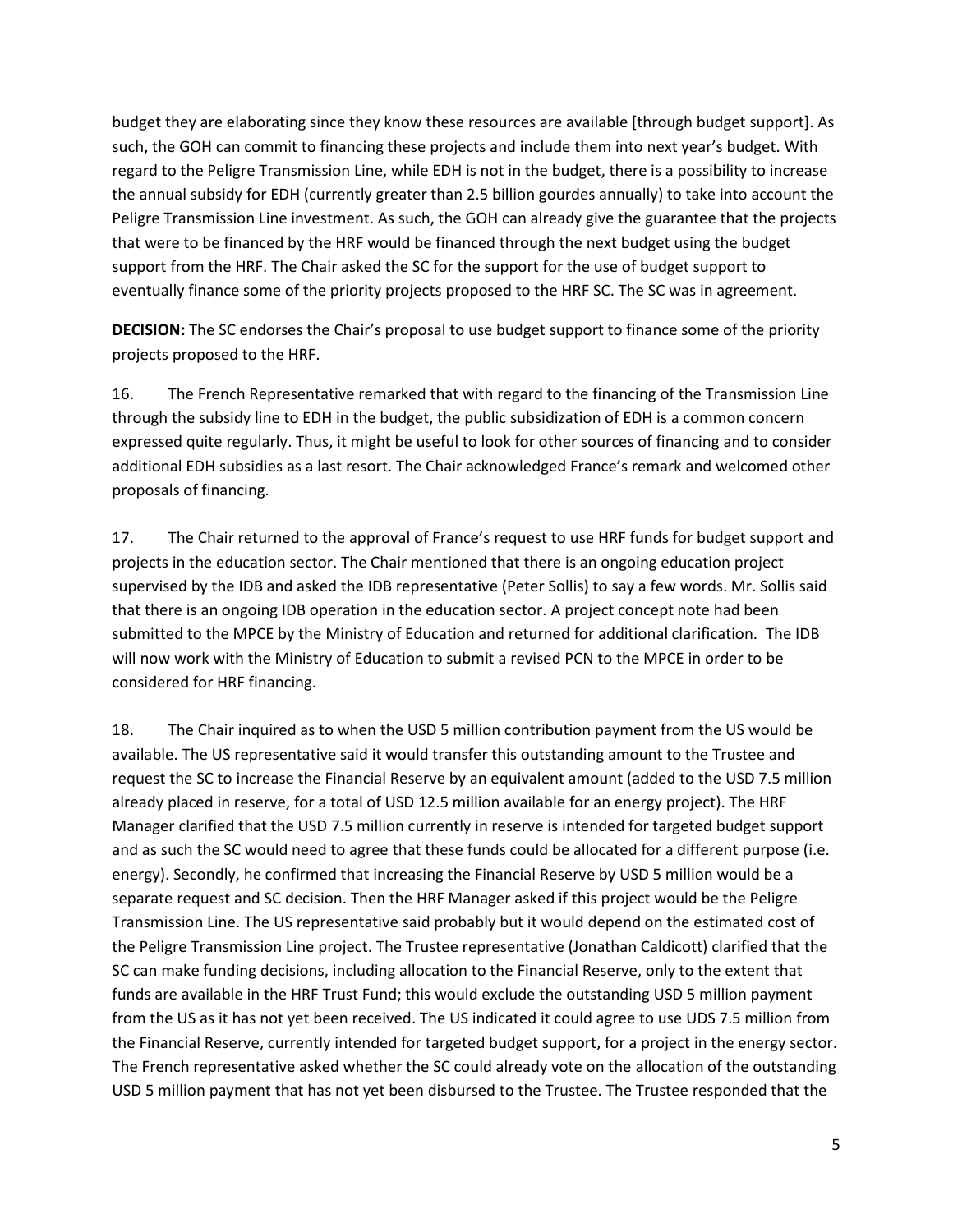SC could agree on its preferred allocation prior to receipt of funds, but that a formal funding allocation and legal commitment by the Trustee to the Partner Entities cannot be made unless funds are deposited in the HRF Trust Fund; as such the decision could not be reflected in the Trustee's financial status reports on the HRF.

**DECISION:** the SC confirmed its intention to (1) use USD 7.5 million in the Financial Reserve (initially intended for targeted budget support) for a project in the energy sector and (2) add an additional USD5 million to the Financial Reserve for a project in the energy sector when these funds are received from the US.

19. The UN representative spoke in favor of the unfinanced project proposals, such as Canaan-Jerusalem and the Job Creation projects, which respond to important priorities of the GOH. The Chair said she considers all project financing decisions postponed given there are no resources available. The Chair said they need to identify new resources for HRF to finance these operations such as budget support.

20. The Chair asked the HRF Manager to present the total funds available to support the five project proposals, following the decisions to put funds in reserve. The HRF manager responded that, of the USD 36.95 million previously available, USD 32.28 had been added to the Financial Reserve, and as such USD 4.67 million remains available for the SC to allocate. The Chair then raised the USD 15 million that had been put aside for a targeted budget support operation (reflecting a preference of Canada) and a USD 10 million contribution payment that was outstanding from Spain. Canada remarked that regarding the USD 15 million originally destined for targeted budget support, there was an agreement in principle to support the World Bank's Education for All project, in particular the *cantine scolaire* program. At this point, this is still Canada's preference but it is waiting for ministerial approval to proceed. The Chair asked Spain if it would be preferencing the outstanding USD10 million. Spain remarked that it is premature to express a preference for the USD10 million, which should be disbursed to the Trustee by December 2014. They may be able to express a preference once the money is disbursed or ready to be disbursed.

## **Consideration of deferred funding requests from Government**

21. The HRF Manager proposed to discuss the three deferred projects that the Partner Entities had prepared. The SC can continue to consider these projects subject to availability of new funds. The SC can also flag these projects as priority for financing and this would help the GOH on their decision about how to use the budget support in the Financial Reserve. The Chair agreed with this proposal mentioning that it is too premature to identify which projects might be financed through budget support. As such, all five project proposals should still be considered. The Chair invited the Government entities and Partner Entities to present their projects.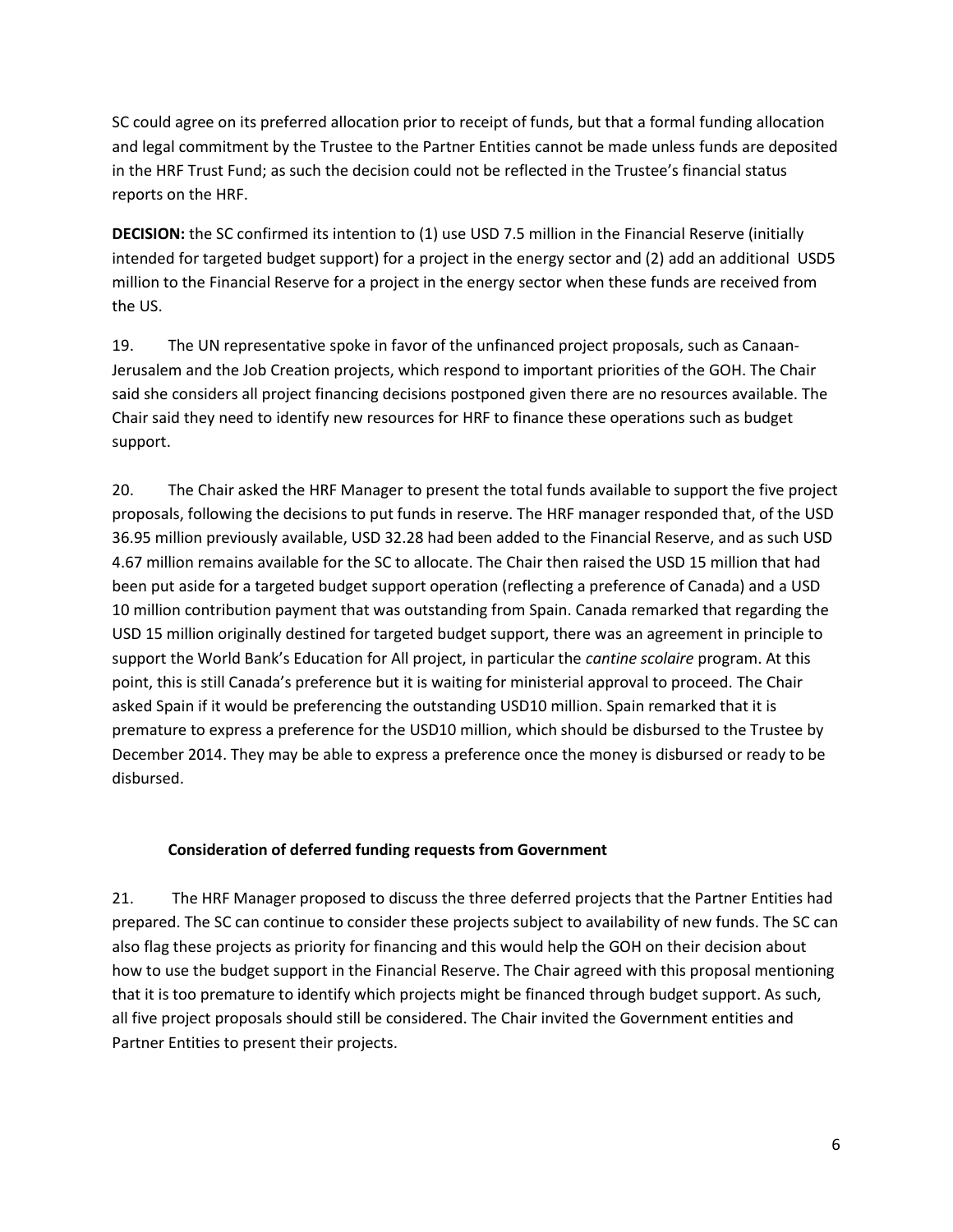22. **Canaan-Jerusalem (Harry Adam, Director of UCLBP).** The need to intervene in Canaan is well understood by all and inaction brings with it many risks (sanitary, urban, economic, ecological, and political). Approval of this project would recognize and support a responsible urban and housing policy, for which investments are prioritized according to criteria based on all the risks noted above. This project is a challenge, in the medium and long-term, to make this an organized, formalized area eventually integrated into Port-au-Prince and the commune of Croix-de-Bouquets. This project is the starting point for the larger project of developing the entire northern area of the city of Port-au-Prince. UCLBP has established an outline for the development of Canaan, which needs to be deepened with complementary analysis, and a significant involvement of local authorities and the population. Four priorities have been identified: (1) Improve security of people and goods, while reducing natural risks; (2) Support and strengthen the capacity of local authorities in the control of urban development; (3) Encourage local economic development, strongly linking this to housing; and (4) establish a progressive intervention from which they can learn and duplicate this kind of intervention. To meet these priorities two types of work have been identified: (1) mitigation of natural and anthropogenic risks, of benefit to all families in the area; (2) Complete urban development of an identified zone in Canaan, to be defined.

23. With regard to the specific questions raised at the last SC meeting, the first issue was that of land tenure. This is a critical problem in Canaan, in Port-au-Prince and throughout the country. Canaan is an opportunity to apply other experiences that UCLBP is experimenting with in other projects, such as the development of at-risk neighborhoods where land tenure issues are rampant (e.g. Simon-Pelé, Carrefour Feuille, Martissant). The second question was related to the migration of people to Canaan. By improving the area, this will inherently attract people. To respond to this, they propose to carry out a census to identify people living currently in the area and work with the municipality on the application of sanctions against those who invade private property. The third question was on the relocation of displaced persons. The objective would be to limit relocation as much as possible, taking into account the current situation. However this situation would be unavoidable. There are several possible options. For example, there are approximately 5000 houses at the bottom of Morne-a-Cabrit, and UCLBP could use some of these houses for those people finding themselves in zones-at-risk or for those who would need to be relocated due to road construction, for example. This would be an opportunity to provide safe, sustainable housing. However, there would be a need for complementary interventions on support to housing. There is still a need for financing to support the GOH as there remains a significant housing deficit (need to build around 40,000 new houses). The fourth and final question pertained to design of communities and support to governance. In the document, UCLBP did not signal how important it would be to work with the local authorities. This proposal reflects a first step by the GOH to address the urgent situation in Canaan as well as a learning step for the GOH (represented by UCLBP) in the control of urban development. However, the complexity of the problem requires the involvement of other Government institutions, such as the Ministry of Interior, Ministry of Public Works, CIAT, Ministry of Planning as well as the technical and financial support of international organization. We would propose a Steering Committee comprised of these different actors and co-chaired by UCLBP and the Resident Coordinator of the UN.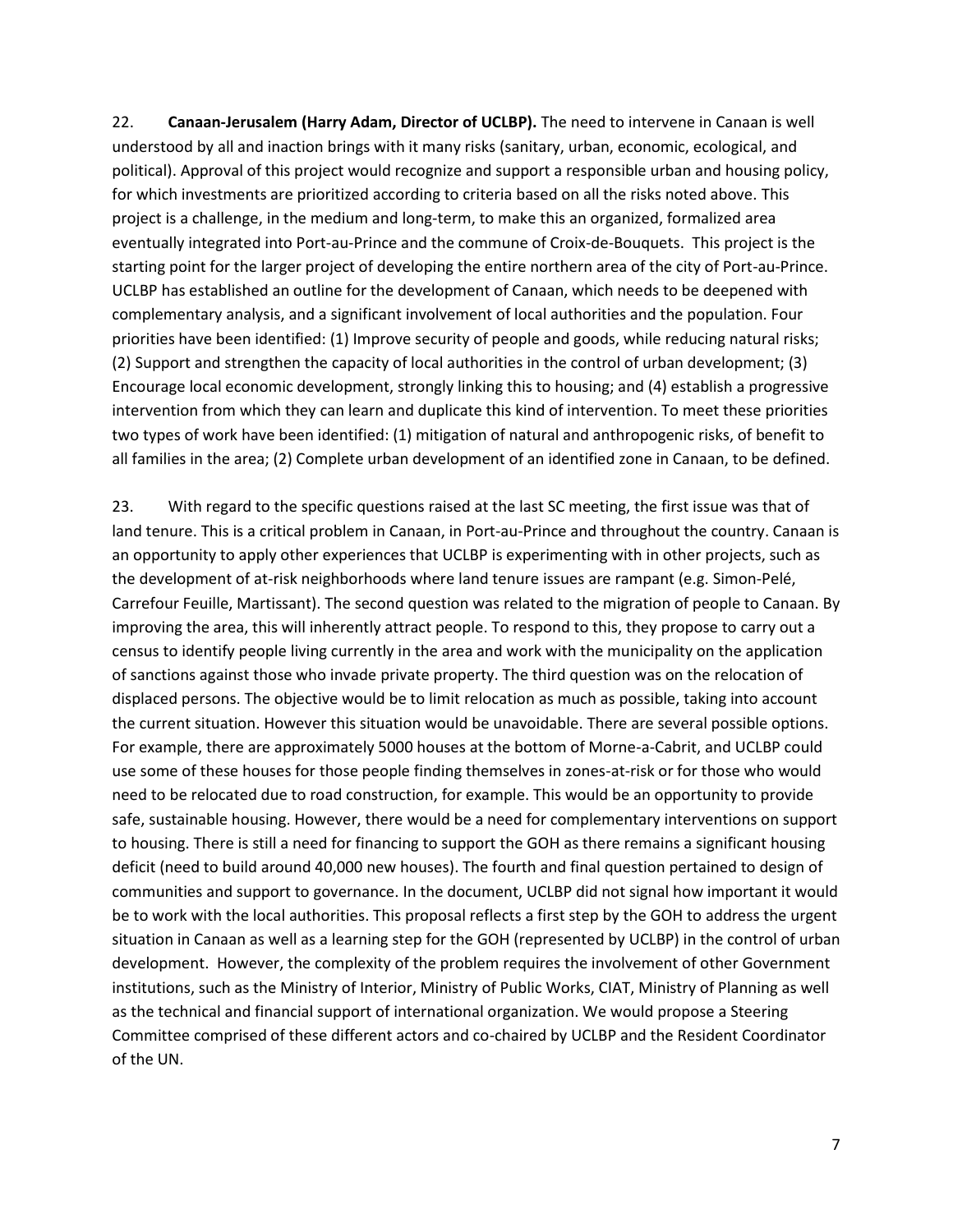24. The US representative thanked Mr. Adam for UCBLP's work on the project proposal. The US is convinced that this is a good project and would give its agreement to the project, subject to the availability of financial resources. The Chair then asked for the Brazilian representative to make a remark given that, during the last SC, Brazil had said it would go with the consensus. The Brazilian representative acknowledged that a consensus was indeed reached in favor of the project proposal. The Chair called upon the Japanese representative to react next. The Japanese representative noted that during the last SC, Japan did not comment on the project. Japan acknowledges the importance and necessity of this project. The Chair then recognized a non-member, Mr. Gregory Mevs, who is the Honorary Counsel for Finland. The Finnish representative said that Finland gives again its support for this project which is very important and hopes that at a legal level the Steering Committee studies the best legal structure possible. One of the aspects of this project, which is a new approach, should help to establish the best system, incentive and/or structure to support this project and the Minister of Finance could eventually encourage collaborations so that the informal become formal.

25. The Chair then called on the MSPP representative to make a presentation. She reminded the SC that this project could be financed through the budget of the GOH as a grant.

26. **Mirebalais Hosptial (Dr. Maxi Raymonvil, MSPP).** Dr. Raymonvil remarked that the MSPP has worked very hard during the last two weeks to address the questions raised by the SC during the last meeting. Tomorrow is staff orientation at the Mirebalais University Hospital (HUM) and medical supplies and equipment have arrived. The only outstanding issue is to fill the financing gap of USD 8 million out of a total budget of USD 12 million. The difference of USD 4 million has been received from two US foundations. The question posed during the last meeting related to the financial sustainability of the HUM after the provision of an initial year of financial support from the HRF. The scenario that has been proposed by the MSPP would be that the cost would be shared between: (1) Zanmi Lasanté and Partners in Health (PIH); (2) the budget of the Ministry of Health; and (3) cost recovery through co-payments, in particular for elective surgery (there will be six modern operating rooms and a scanner – the first scanner in a public hospital in Haiti). The wait list for elective surgery in Cange is already full until 2014, which demonstrates that there is a lot of demand and the possibility for cost recovery. For those who cannot afford to pay, there would be a mechanism. The MSPP is currently discussing a pilot project with insurance companies for this group of patients. The other important part of this scenario is private health insurance, such as AIC and INASSA and for government employees through GSP and OFATMA. With OFATMA, MSPP is already looking at social protection mechanisms. For subsequent years, the MSPP believes that it would eventually be able to have universal coverage, through special funds at the MSPP, in terms of contracting and performance-based projects. The big debate today is that many hospitals will have challenges in achieving their long-term financing needs, apart from HUM. As such, the MSPP is looking seriously at different financing scenarios, most importantly with public and private insurance companies. Through the philanthropic arm of PIH, the MSPP is looking at setting up an endowment or trust fund. Groups would commit to supporting the HUM and find synergies on cost recovery.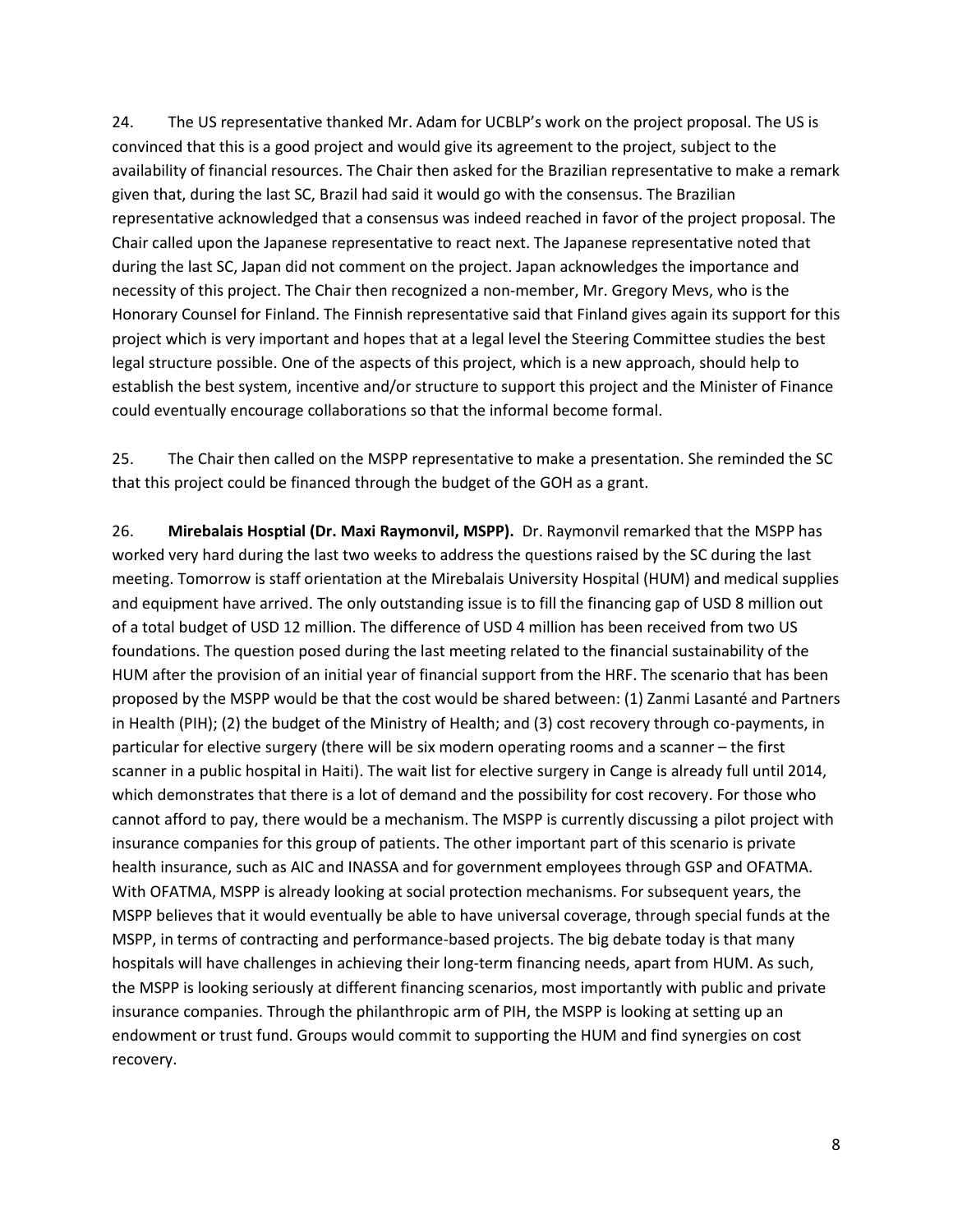27. The HRF Manager noted a second question that was raised during the last SC meeting: would Zanmi Lasanté continue as a permanent partner of HUM? Dr. Raymonvil responded yes, they discussed with PIH (Zanmi Lasanté's sister organization in Boston) and PIH has confirmed that it is committed over the long-term to supporting HUM. A Memorandum of Understanding (MOU) was signed between MSPP and PIH in which PIH and Zanmi Lasanté commit to support MSPP in identifying innovative financing strategies for public health provision in Haiti.

28. The World Bank representative noted that since this project aims at financing through payment for services for a public hospital, this project could easily be financed by the GOH budget through a general budget support operation because this doesn't concern public procurement but rather reimbursement to the hospital for patients treated. However, financing the other four proposed projects through budget support does involve public procurement. As such the World Bank representative wanted to ensure that the SC members understood what they are voting in favor of financing the other projects through budget support (i.e. using the GOH's country systems, notably its public procurement system).

29. The Brazilian representative made a comment to clarify Brazil's position on the coherency of its position. Brazil supports a rehabilitation center as well asthree hospitals and will cover the costs for the first three years of these hospitals. So it seems logical to Brazil that the HUM would have financial aid until the GOH itself could take charge of the costs. As such, Brazil is in favor of this project proposal.

30. **Job Creation (Laura Sheridan, UNDP).** Ms. Sheridan presented the changes that had been made by the MPCE following the questions raised during the last SC meeting, namely geographic targeting of the interventions and the sustainability of the jobs that would be created. The revised PCN changes the proposed geographic targeting from Port-au-Prince and the Department of Nippes to targeting only four communes in Nippes. The second change is programmatic. The first PCN proposed two types of job creation: long-term job creation through private sector development and secondly short-term job creation. The MPCE decided to separate the two approaches and remove short-term job creation from the PCN and will look elsewhere to fund the short-term job creation program. As such, the revised PCN concentrates on private sector development and long-term job creation. In terms of numbers presented in the original PCN mentioned 5,000 jobs that would be created (long-term jobs through private sector development). This has now been reduced to 3,500 jobs that would be created in the four communes of Nippes. The budget has also been reduced from USD 10 million to USD 5.8 million, given the reduced scope. In the original proposal, it would have cost USD 840 per job created but the cost would now be USD 1650 per job created. All activities will be carried out in close collaboration with the Action Plan of the Ministry of Commerce and Industry (MCI), in particular on the Enterprise Survey being carried out right now, which would help to target the firms that would receive support. UNDP is also supporting the MCI to study local products in each Department with economic potential.

31. The Chair asked for questions on the three presentations. The Chair acknowledged the Spanish representative. The Spanish representative thanked UNDP for providing a revised PCN and asked the Chair whether the MPCE could explain at the next SC meeting exactly what role they would play in the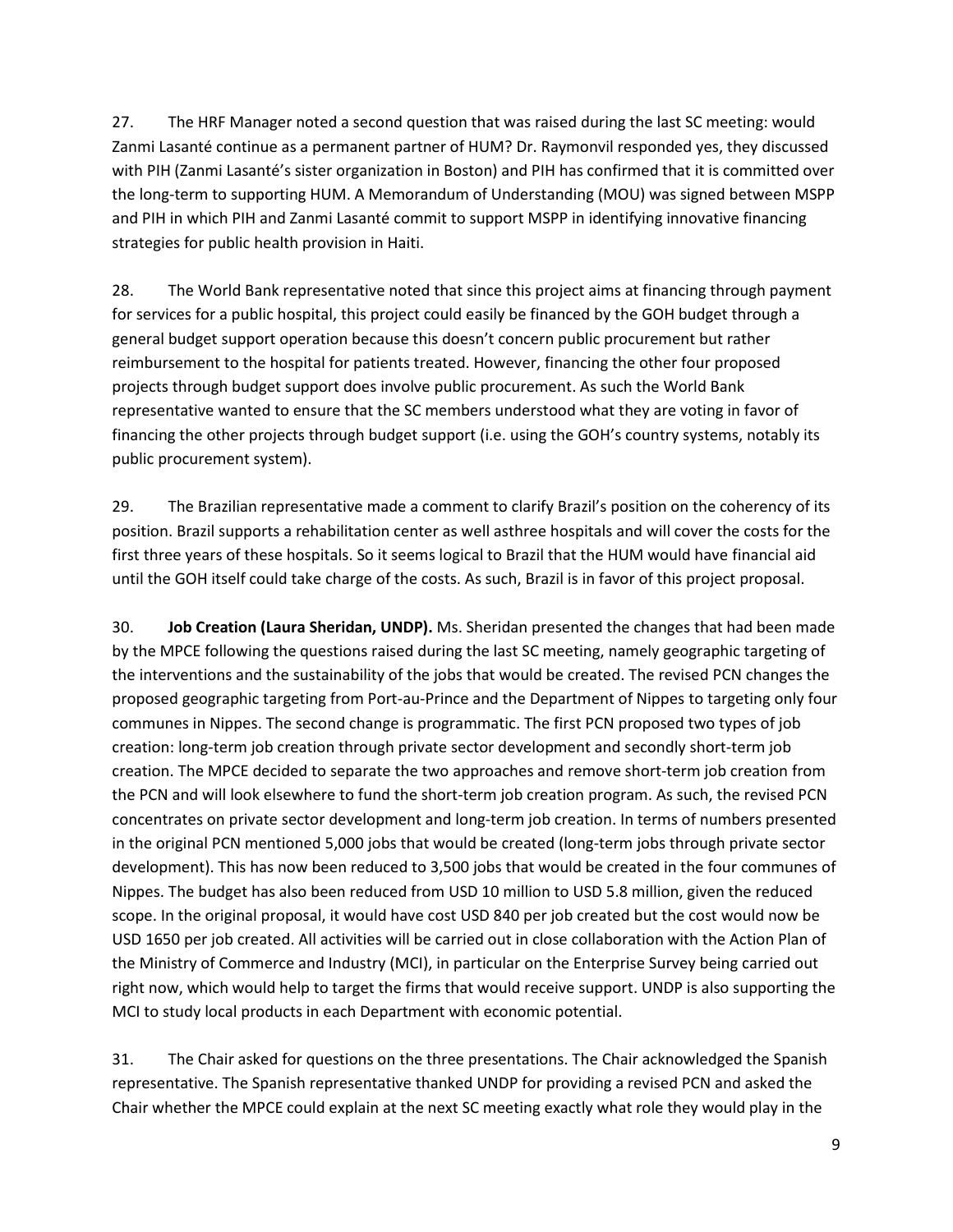Job Creation project. The UN representative apologized for the absence of the MPCE representative who had to travel at the last minute and as such could not attend the meeting and asked the SC not to take the MPCE's absence as a sign of disinterest as they were very involved and interested in this project.

32. The US representative remarked that the fundamental problem is that the SC members cannot give their approval on any projects because there are no funds available. If these projects are to be financed, it would be through the Minister of Economy and Finance using budget support and there is no need for SC approval on how the GOH would use general budget support.

33. The HRF Manager explained that there are USD 20 million in reserve for budget support plus USD 28 million added today to the Financial Reserve, for a total of USD 48 million reserved for budget support.<sup>2</sup> The Chair noted that she would discuss in Council of Ministers using this budget support to finance the proposed projects. On this note, the Chair asked SC members whether they could vote that, given the absence of sufficient funds to allocate, that the budget support be used to finance the proposed projects.

34. The Spanish Representative (Carmen Rodriguez) noted that the budget support in reserve is not targeted so the GOH needs to choose what they want to do with this budget support, not the SC. The Chair responded that for the USD 51 million of project proposals from the GOH, USD 48 million would be available through general budget support. The Chair asked the SC to adopt the following resolution: The GOH could use the resources reserved for budget support to finance the five proposed project and the difference [USD 4 million] would come from the funds remaining in the fund [USD 4.5 million]. The UN representative noted that, given the reduction of the Job Creation project from USD 10 million to USD 5.8 million, there is a savings of USD 4.2 million and thus no shortfall. The HRF Manager confirmed that the USD 48 million reserved for general budget support could cover the cost of all five financing requests. The SC approved the motion without objection.

**DECISION:** SC voted in favor of deferring to the GOH on whether it decides to use the USD 48 million reserved for budget support to finance the five proposed projects.

## **Other Business**

 $\overline{\phantom{a}}$ 

35. The Chair invited the HRF Manager to present the options for the Future of the Fund. The HRF Manager presented the following three options:

Option 1: **Mobilize more funds for the HRF**. This involves the donors around the table and those donors that have not yet discussed the possibility of further contributions. Previously donors were reluctant to donate because USD 119 million were still held by the HRF but now the HRF is in a better position to mobilize more resources within the international community.

 $2$  A breakdown of the Financial Reserve is presented in Annex 3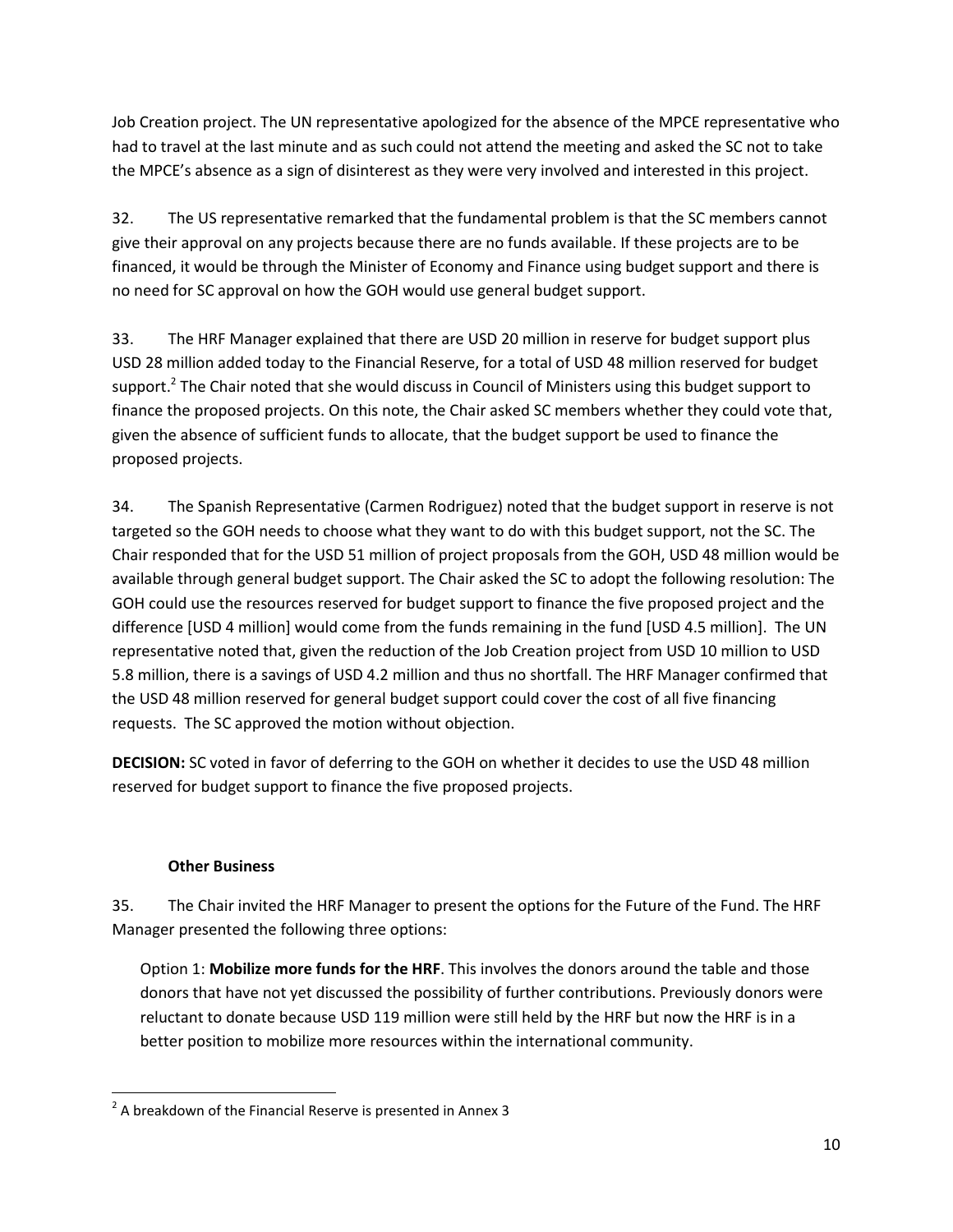Option 2: **Continue with the current arrangement** ("Business as Usual"), which would include continuing to monitor project execution, work with the GOH and Partner Entities to program the funds that are in reserve and to allocate the USD 4.6 which remain available for allocation.

Option 3: **Move towards closing the Fund**. The HRF Manager has discussed with the Chair an exit strategy. The idea would be to leave the Fund open until the end of its mandate, i.e. December 2017, to allow for the possibility of unforeseen financing needs. For example, the HRF Manager discussed with the World Bank the possibility of using the HRF to receive international contributions for the Anti-Cholera Program. While this was not planned, this would allow the use of existing procedures to accelerate international contributions to Haiti.

The HRF Manager noted that the time was coming for a mid-term review (MTR) of the HRF and for the next SC meeting he would prepare the Terms of Reference (TORs), through which we could investigate much more closely each of these three scenarios. There are two options for the MTR: (1) "quick and dirty" – with resources available in our budget to hire two consultants to do something fast; or, 2) something more detailed and expensive, which would need an allocation from the SC. As such, the HRF Manager would present TORs for each of these options and SC members can see what products would be delivered from each and then take a decision.

36. The HRF Manager then asked if each SC member could indicate its appetite to provide more funds to the HRF. Before giving the chance for each SC member to speak, the Chair noted that the GOH has greatly appreciated the existence of the HRF, especially the views of each SC member on the feasibility of the projects proposed. As a reminder, the reconstruction has not really started in earnest; we are starting. As such, the existence of this Fund is justified as a financial instrument in a country like Haiti where they have great difficulty to mobilize resources.

37. The SC members proceeded to declare their respective positions on the options presented for the future of the fund as well as their inclination to make further contributions for the Fund.

38. **Brazil**: The Brazilian member voted in favor of the third option, to leave the Fund open until 2017. During this time, the SC could see how things develop.

39. **US**: The US Representative stated that in the near-term he does not see the US contributing additional funding given they have other means of supporting Haiti's reconstruction. Moreover, the US is trying to increasingly work through the GOH, most ambitiously through the Ministry of Health, where by 2017 the Ministry of Health would be able to manage all of Haiti's health needs through a multidonor trust fund. However, other countries that do not have a development agency may be more interested in contributing.

40. **Spain**: The Spanish representative noted that it is unlikely that Spain would make further contributions before 2017. They will examine the TORs that will be circulated by the HRF manager.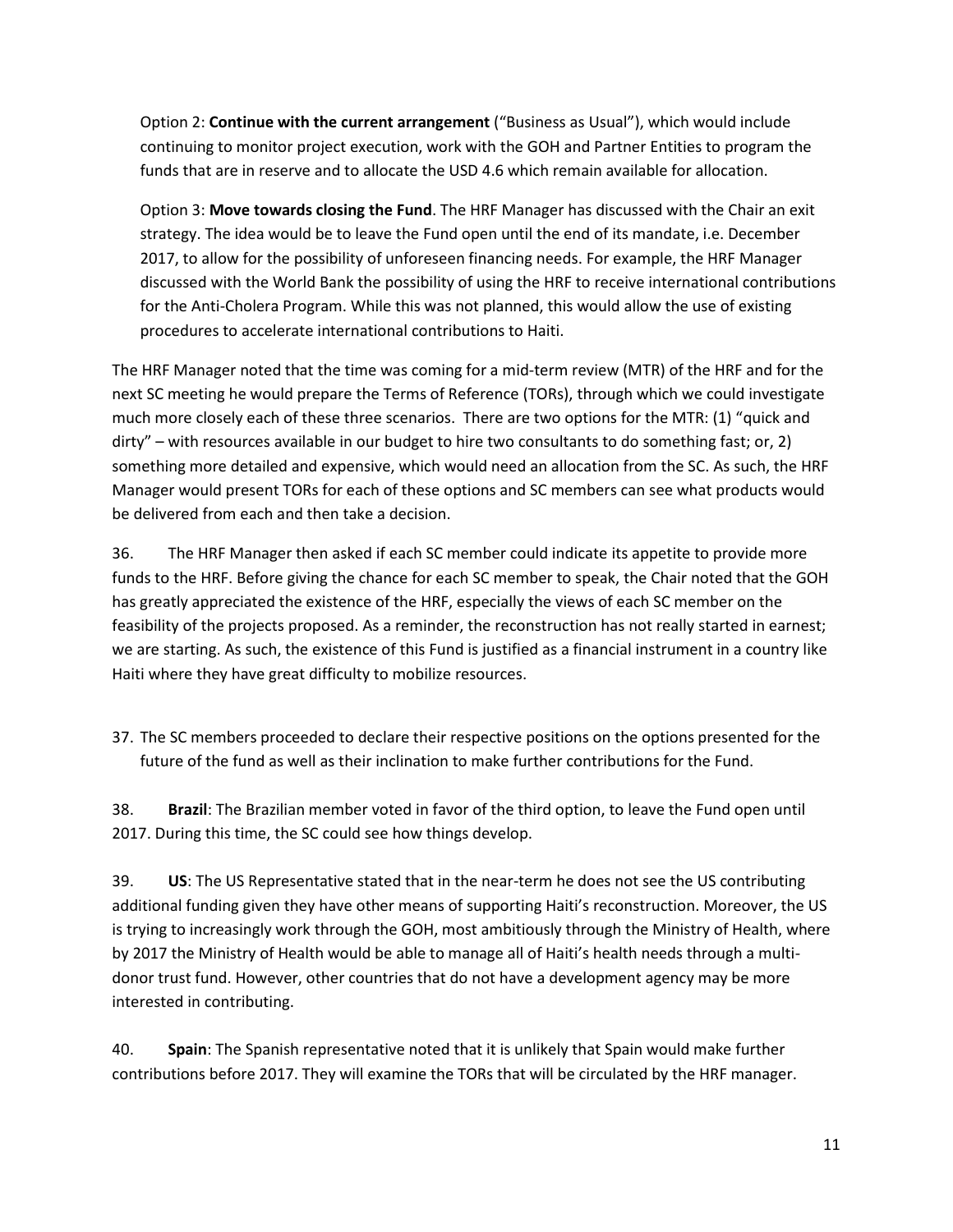41. **World Bank**: The World Bank representative noted that the HRF was meant to be a fungible fund, but over the past two years, we have arrived at different scenario. Almost all the main donors have requested financial reserves or specific preferences. Today, donors prefer to preference their funds. As such, the probability to raise more funds could perhaps be easier if there were specific requests for funding instead of for general purposes, e.g., if donors wanted to contribute to eliminating cholera. This is not what was foreseen but, from a practical point of view, this is the reality.

42. **Japan**: Japan had thought that USD 119 million was available for allocation. However, with the large financial reserve, there is less than USD 5 million available for projects and the current financing requests would need to be financed indirectly through budget support. As such, Japan had not yet studied the possibility of providing supplementary funds to the HRF. Japan will examine the three options presented and consult with its capital.

43. **Canada**: The HRF played an important role historically following the earthquake. Over time, one should evaluate what instruments would be most appropriate, especially with regard to the establishment CAED. In its current form, Canada does not foresee another investment in the Fund. However, it would be important to evaluate the options.

44. **France**: France will analyze the options that will be presented. We all recognize the importance of the Fund after the earthquake, especially for projects like debris management. Today, we are in a period where we need to reflection. Could the Fund be appropriated by the GOH? Is it necessary to have this institutional organization (i.e. multilateral institutions as Partner Entities)? Pooling funds from different donors to support the GOH's projects is commendable and the HRF helped to test this concept. If we move towards a Fund run by the GOH, France would be willing to provide support.

45. **Finland**: The representative of Finland agreed with the Minister of Finance that Haiti is at the beginning of reconstruction. A tool like the HRF is useful. Around the table there is sense of a need to evolve. As France said, this idea of pooling funds amongst donors is important and the donors around the table are able to raise significant funds and for countries like Finland, they want to know that their funds are pooled and profit the support and judgment of the international community. We should indeed think about the evolution of this Fund and to re-adapt according to the needs of reconstruction.

46. The representative of the Primature (Aurélie Boukobza) asked the HRF Manager whether, at the conception of the fund, a budget was foreseen for an evaluation. The HRF Manager responded that the medium-term evaluation was identified in the document of the Fund, but the financing of it would need a special allocation from the SC if it surpasses the funds available in the Secretariat's budget. The MTR would be done by independent consultants to avoid a conflict of interest with the Secretariat.

47. The HRF Manager then moved on to the last order of business: the Benefit Concert. The HRF Secretariat has held preliminary discussions with JPHRO and Clinton Foundation on the possibility of receiving the revenues from a benefit concert for Haiti featuring international performers. The concert was originally scheduled for January 2013. However, in order to concentrate on raising funds for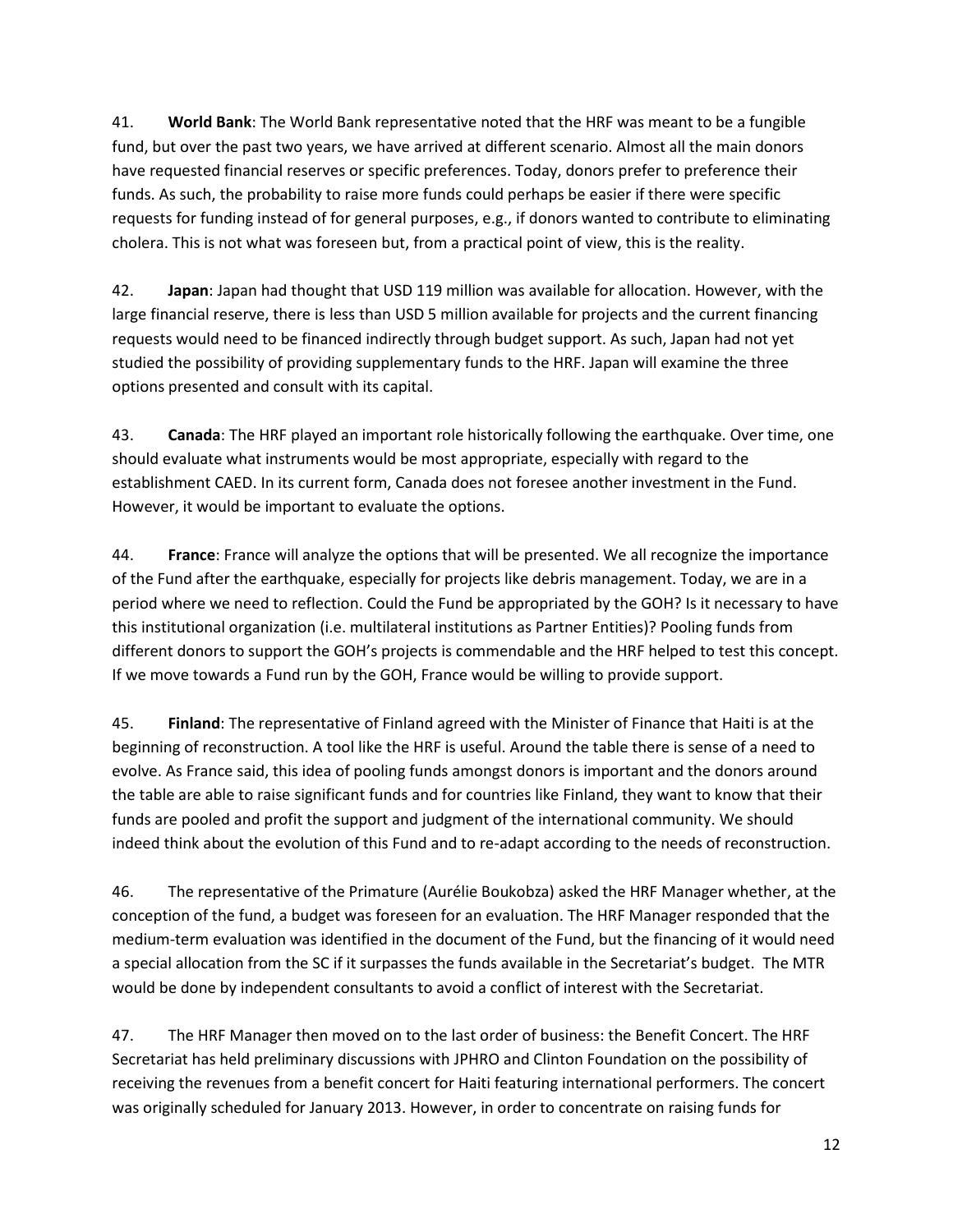Hurricane Sandy relief, the concert was postponed. It is only an option now. The organizers are also currently discussing a possible partnership with the Red Cross. As such, this is just to inform the HRF SC of this possibility. In the case where the donor is not a sovereign entity, the Trustee would be required to undertake some level of due diligence. The Secretariat will come back to the SC once there is a more definitive proposal. The organizers need to be able to explain the procedures for the use of the funds. There were no objections to this idea from the SC. The HRF Manager will present the request for decision, instead of taking a vote in principle at this SC meeting.

### **Closing**

48. The Minister closed the meeting and invited all SC members to the HRF Photo Exhibit cocktail and concert on February 21, 2013 at the *Institut Français*.

| <b>Activity-Task</b>            | <b>Action</b>                            | <b>Responsible</b>   | <b>Timeframe</b>    |
|---------------------------------|------------------------------------------|----------------------|---------------------|
| Revisions to the minutes        | Incorporation of earlier comments,       | Secretariat          | Immediate           |
| of the 9 <sup>th</sup> Steering | change to para. 49 & insertion of a      |                      |                     |
| Committee meeting               | table summarizing SC members'            |                      |                     |
|                                 | positions on the five proposed           |                      |                     |
|                                 | projects; post on Fund's web-site        |                      |                     |
| Approved request to             | Increase the Financial Reserve by USD    | Trustee              | Immediate           |
| increase the Financial          | 32.28 million, to a total of USD 99.78   |                      |                     |
| Reserve                         | million                                  |                      |                     |
| Approved request to (1)         | (1) Use USD 7.5 million in the Financial | Trustee              | Immediate for (1)   |
| change intended use of          | Reserve (initially intended for targeted |                      |                     |
| USD 7.5 million in the          | budget support) for a project in the     |                      | Immediate upon      |
| Financial reserve and (2)       | energy sector and (2) add an             |                      | transfer of USD 5   |
| increase to the Financial       | additional USD 5 million to the          |                      | million from US to  |
| Reserve by an additional        | Financial Reserve for a project in the   |                      | the Trustee for (2) |
| USD 5 million when these        | energy sector when these funds are       |                      |                     |
| funds are received              | received from the US                     |                      |                     |
| Use of USD 48 million           | GOH intends to use the USD 48 million    | Chairperson/Minister | GOH FY 12/13 and    |
| reserved for budget             | reserved for budget support to finance   | of Economy and       | FY 13/14            |
| support to finance the          | the five proposed projects               | Finance              |                     |
| five proposed projects          |                                          |                      |                     |
| Terms of Reference for          | The HRF Secretariat will send Steering   | Secretariat          | By end-March        |
| the Mid-Term Review             | Committee members two draft Terms        |                      |                     |
| options                         | of Reference for a quick Mid-Term        |                      |                     |
|                                 | Review and for a more in-depth and       |                      |                     |
|                                 | extensive Mid-Term Review                |                      |                     |

## **Table 1: Decisions, Responsibilities and Timeframe**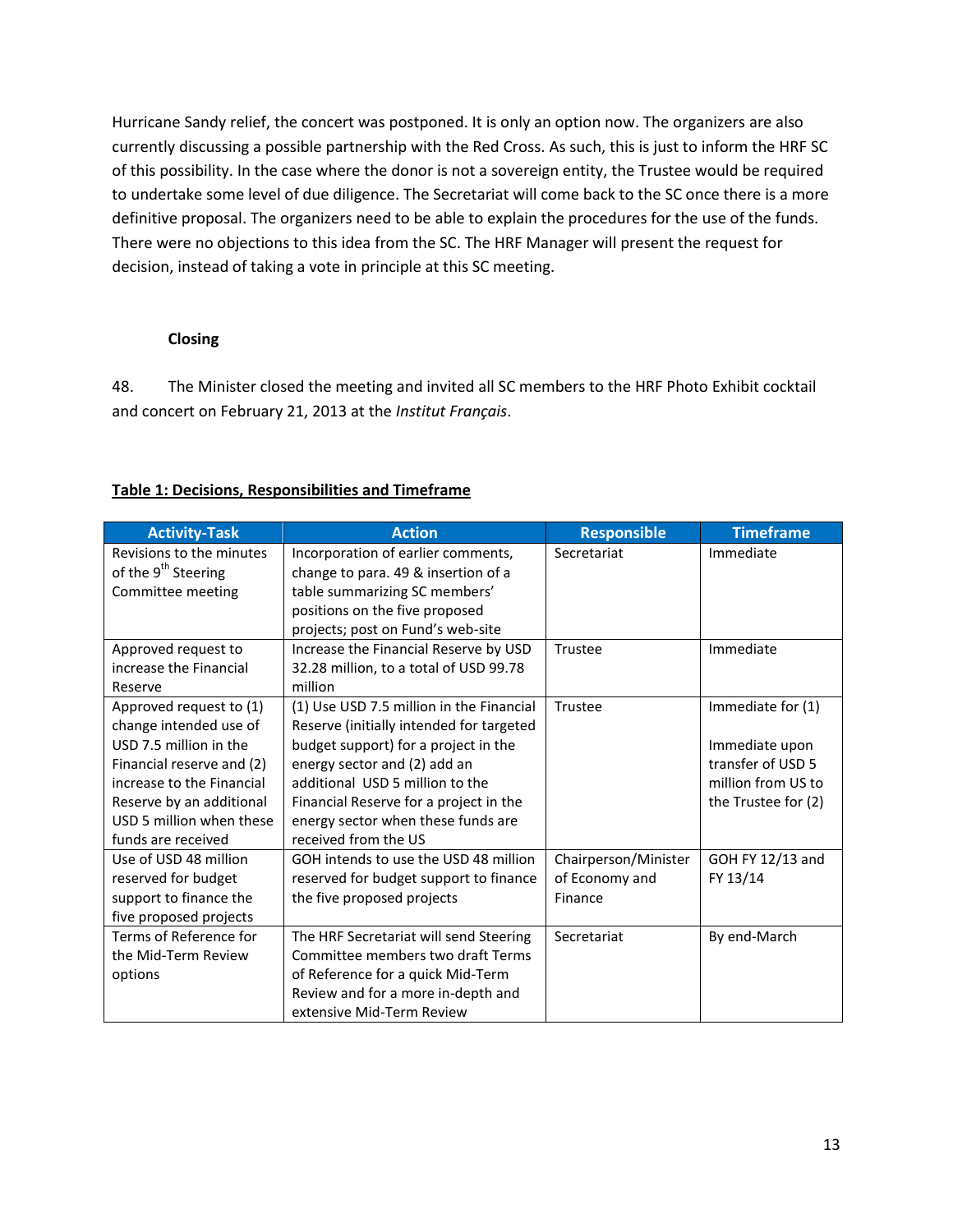## **ANNEX 1** Representatives and Official Observers

#### **Voting members**

Japan Mr. Kenji Kuratomi United States Mr. Tom Adams France Mr. Yves Malpel

### **Partner Entities**

IDB Mr. Peter Sollis

## **Trustee**

Trustee Mr. Jonathan Caldicott

## **Observers (Official)**

Private Sector **M. Reginald Boulos (absent)** 

## **Secretariat**

Administrator **Manual Strategier Manual Administrator** Josef Leitmann Operations Officer **Maria Kim** Communication Officer **Berdine Edmond** 

## **Other participants**

Mr. Alfred Metellus (MEF) Ms. Aurelie Boukobza (Prime Minister's Office) Ms. Teresa Barba (Prime Minister's Office) Mr. Gregory Mevs (Finland) Mr. Roberts Waddle (Canada) Ms. Rie Inoue (Japan) Mr. Roland DeMarcellus Ms. Liza Morris (USA) Ms. Patricia Aguilo (USA) Mr. John Robinson (USA) Ms. Maria Civit (Spain)

Chair Ms. Marie-Carmelle Jean Marie, Chairperson and Minister of Economy and Finance Government of Haiti Representative of MPCE (absent) Brazil Mr. Nelson Antonio Tabajara Canada Mr. Vincent Lepape Norway Ms. Eva Tuft (absent) Spain Ms. Maider Makua García

UN Ms. Sophie de Caen World Bank and IFC Mr. Alexandre Abrantes

Local Authorities (Maires) Mr. Joseph Gontran "Billy" Louis (absent) Local Authorities (Casecs) Mr. Raoul Pierre-Louis (absent) Diaspora Mr. Joseph M.G. Bernadel (absent) National NGOs Ms. Carmèle Rose-Anne Auguste (absent) International NGOs Mr. Jean Claude Mukadi (alternate)

14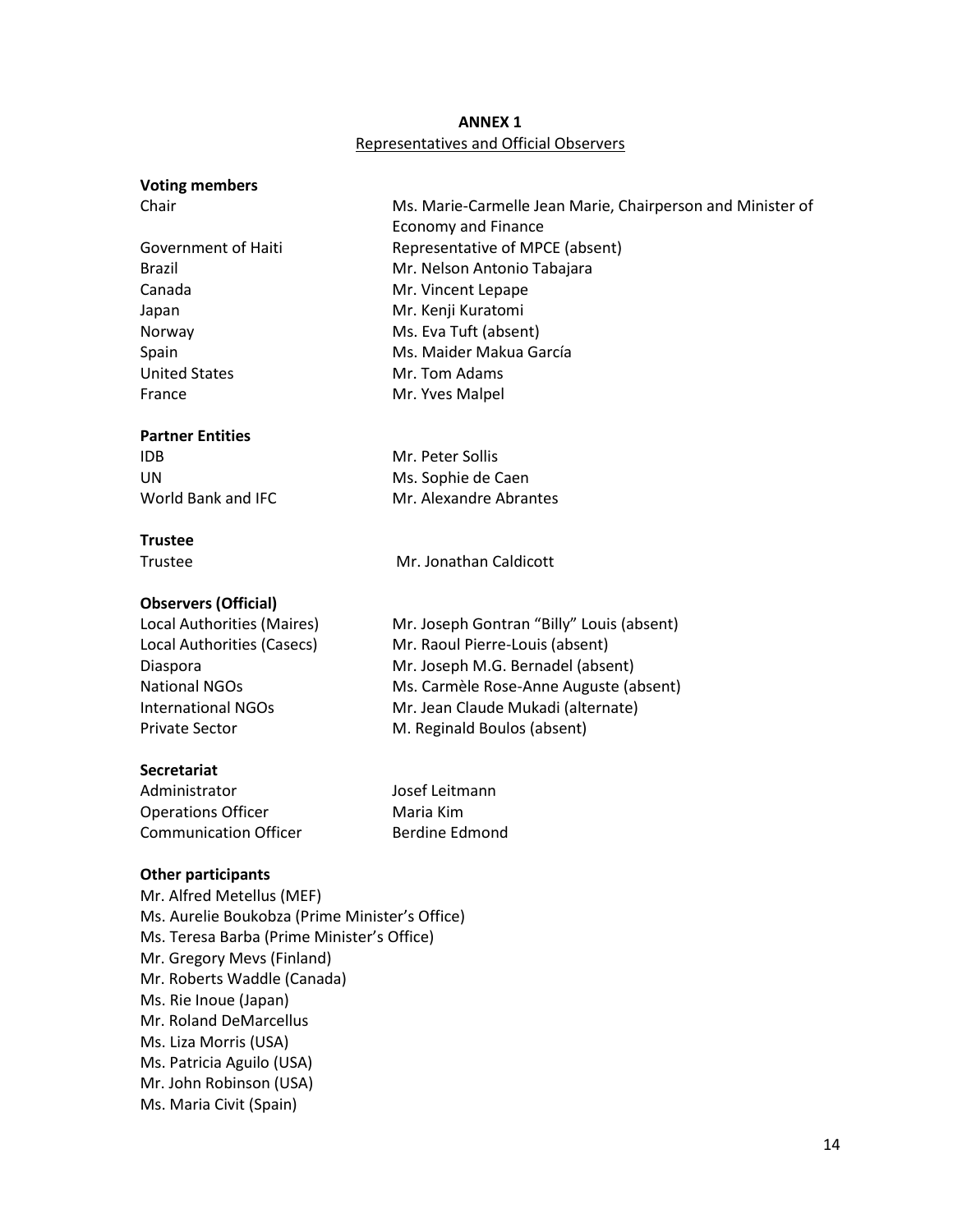Ms. Carmen Rodriguez (Spain) Ms. Luciana Farnesi (Brazil) Ms. Katyna Argueta Membreno (UNDP) Ms. Elisabeth Diaz (UNDP) Ms. Laura Sheridan (UNDP) Mr. Harry Adam (UCLBP) Mr. Odnell David (UCLBP) Dr. Maxi Raymonvil (MSPP)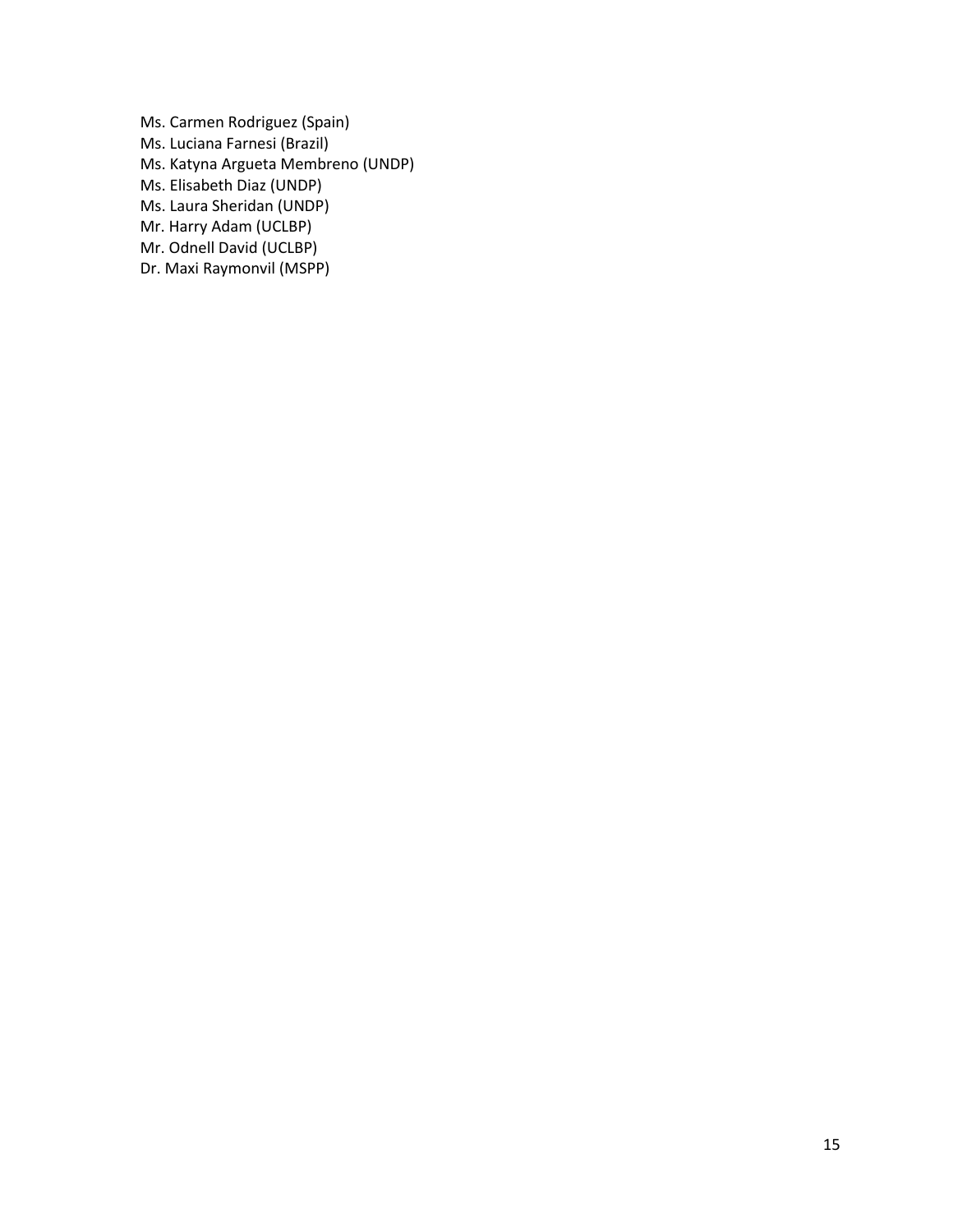# **ANNEX 2**

# **Tenth Steering Committee Meeting**

# **Draft Agenda**

# **February 20, 2013 The World Bank, 7 rue Ogé, Pétion Ville 15:00 – 17:00**

| $15:00 - 15:05$ | <b>Welcome by the Chair</b>                                                          |
|-----------------|--------------------------------------------------------------------------------------|
| $15:05 - 15:10$ | Approval of minutes from 9 <sup>th</sup> SC meeting (6 February 2013)                |
| $15:10 - 15:15$ | <b>Approval of the agenda</b>                                                        |
| $15:15 - 15:45$ | <b>Use of remaining funds</b>                                                        |
|                 | 1. Status of finances (Trustee)<br>2. Request to reserve funds (France)              |
| $15:45 - 16:30$ | <b>Consideration of deferred funding requests from Government (SC</b><br>10/2)       |
|                 | 1. Canaan-Jerusalem<br>2. Mirebalais                                                 |
| $16:30 - 17:00$ | 3. Job creation<br><b>Other Business</b>                                             |
|                 | 1. The future of the HRF<br>a. Options<br>b. New contributions<br>c. Mid-term review |
|                 | 2. Benefit concert for Haiti (SC 10/3)                                               |
| 17:00           | Closing                                                                              |